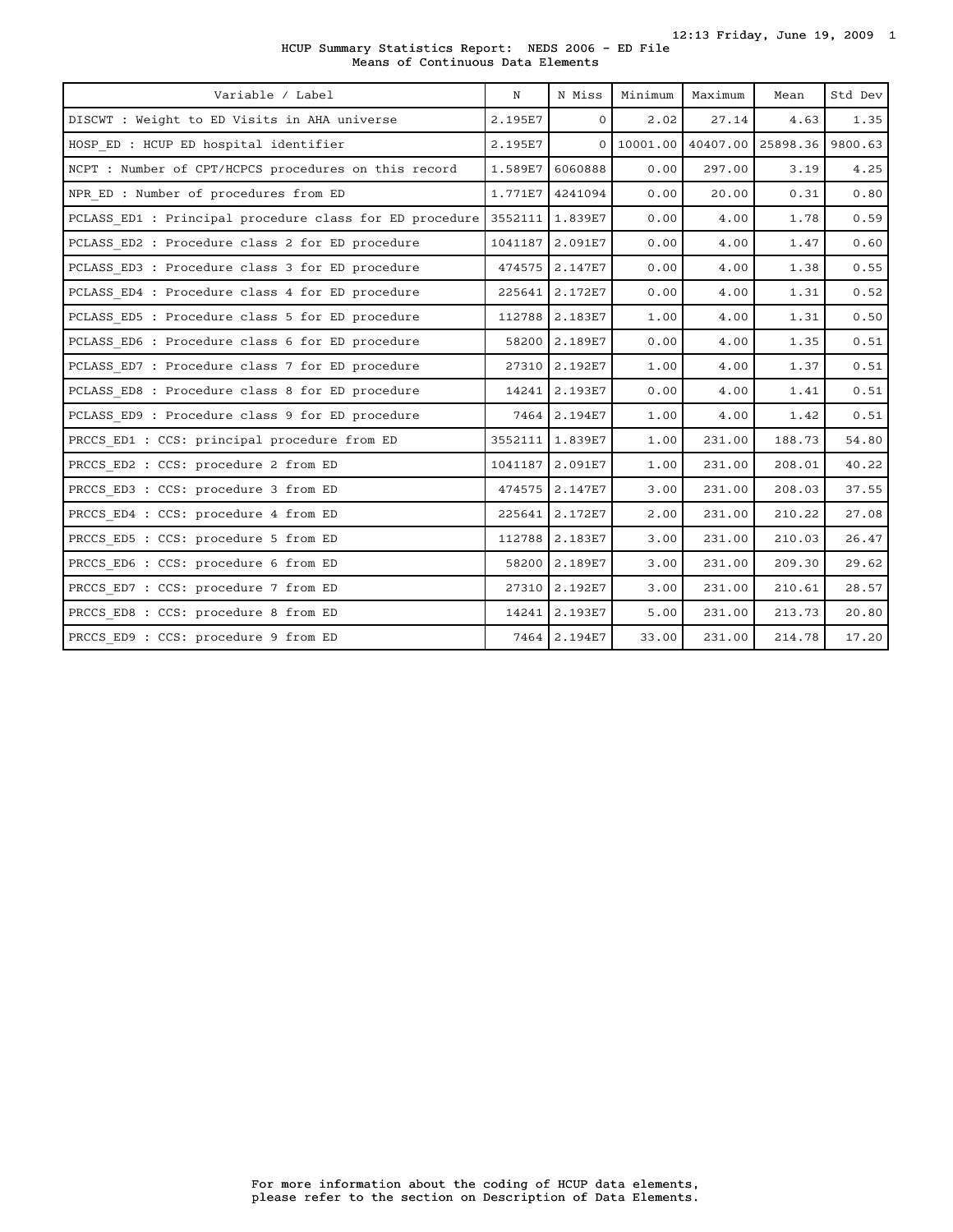# HCUP Summary Statistics Report: NEDS 2006 - ED File Frequency Distribution for CPT1

| CPT <sub>1</sub>  | Frequency | Percent<br>оf<br>Total |
|-------------------|-----------|------------------------|
| Blank             | 9777997   | 44.55                  |
| Valid PR          | 12086772  | 55.07                  |
| Invalid PR (invl) | 82042     | 0.37                   |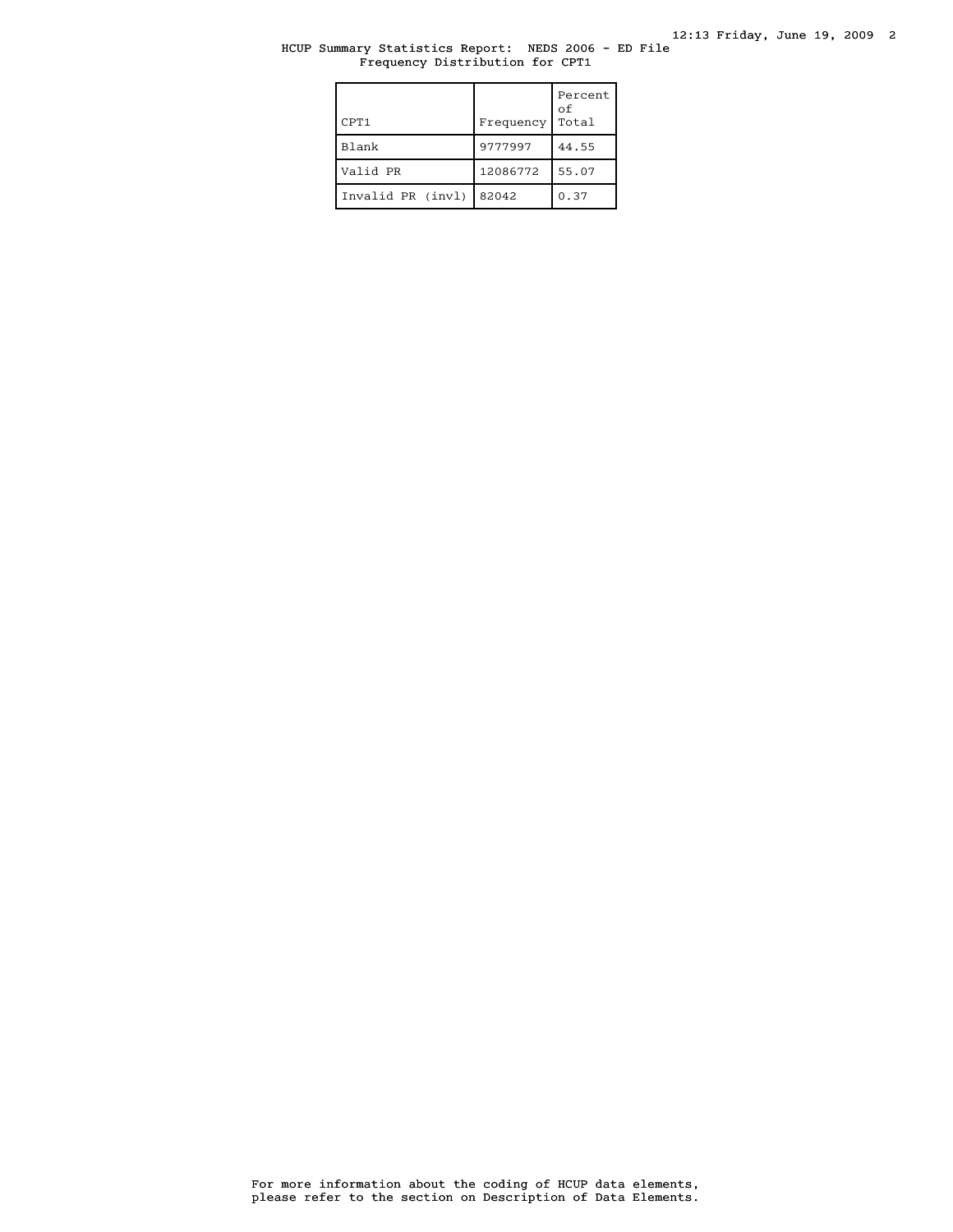# HCUP Summary Statistics Report: NEDS 2006 - ED File Frequency Distribution for HCUPFILE

| <b>HCUPFILE</b> | Frequency | Percent<br>οf<br>Total |
|-----------------|-----------|------------------------|
| <b>SEDD</b>     | 21946811  | 100.00                 |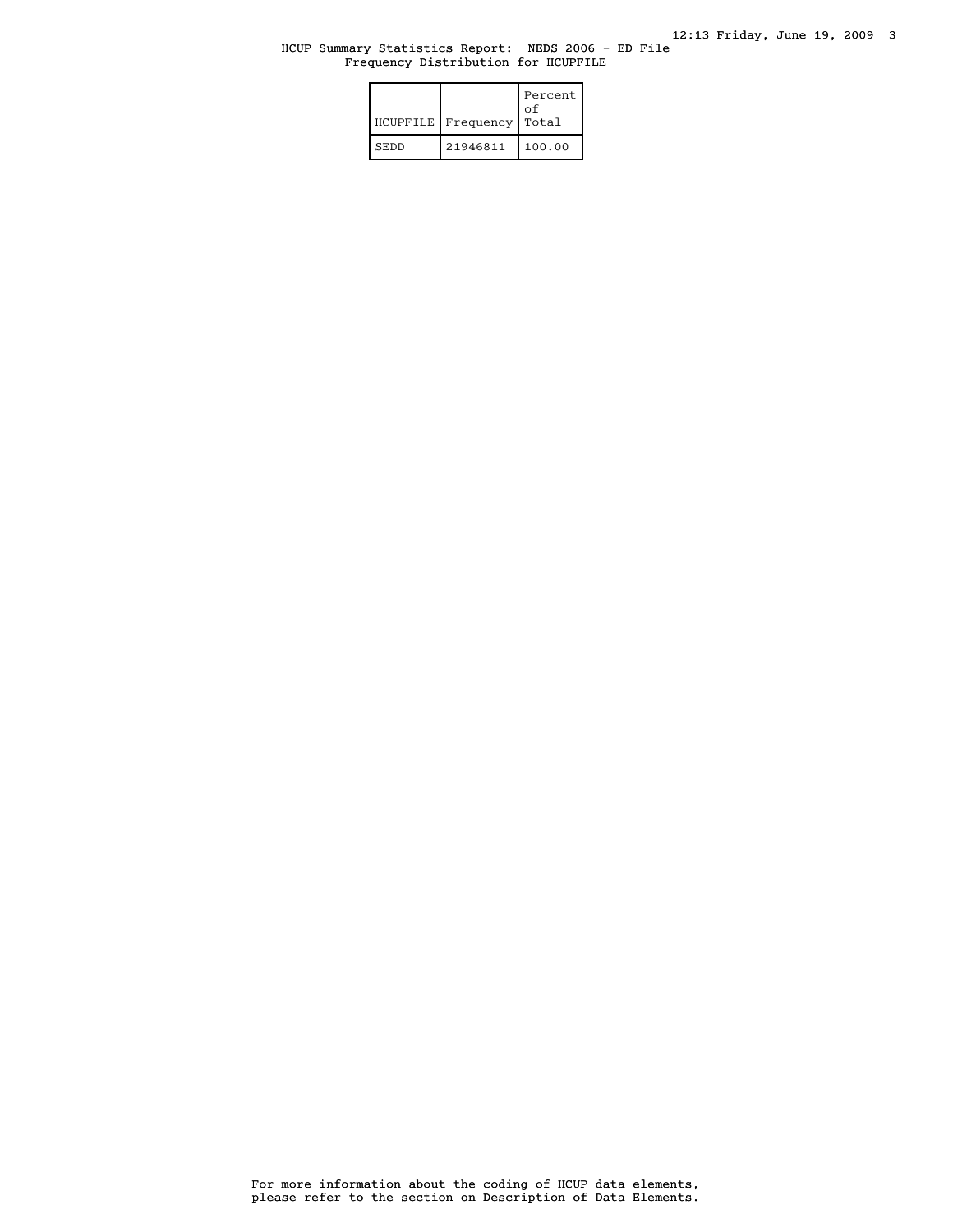### HCUP Summary Statistics Report: NEDS 2006 - ED File Frequency Distribution for NCPT

| <b>NCPT</b>    | Frequency | Percent<br>of<br>Total |
|----------------|-----------|------------------------|
|                | 6060888   | 27.62                  |
| $\Omega$       | 3717109   | 16.94                  |
| 1              | 3745489   | 17.07                  |
| $\overline{a}$ | 2343337   | 10.68                  |
| 3              | 1421101   | 6.48                   |
| $\overline{4}$ | 1233542   | 5.62                   |
| 5              | 528983    | 2.41                   |
| 6              | 441285    | 2.01                   |
| 7              | 344495    | 1.57                   |
| 8              | 311207    | 1.42                   |
| 9              | 462631    | 2.11                   |
| 10             | 417303    | 1.90                   |
| 11             | 148999    | 0.68                   |
| 12.            | 131423    | 0.60                   |
| 13             | 112017    | 0.51                   |
| 14             | 95043     | 0.43                   |
| 15             | 79272     | 0.36                   |
| 16 or greater  | 352687    | 1.61                   |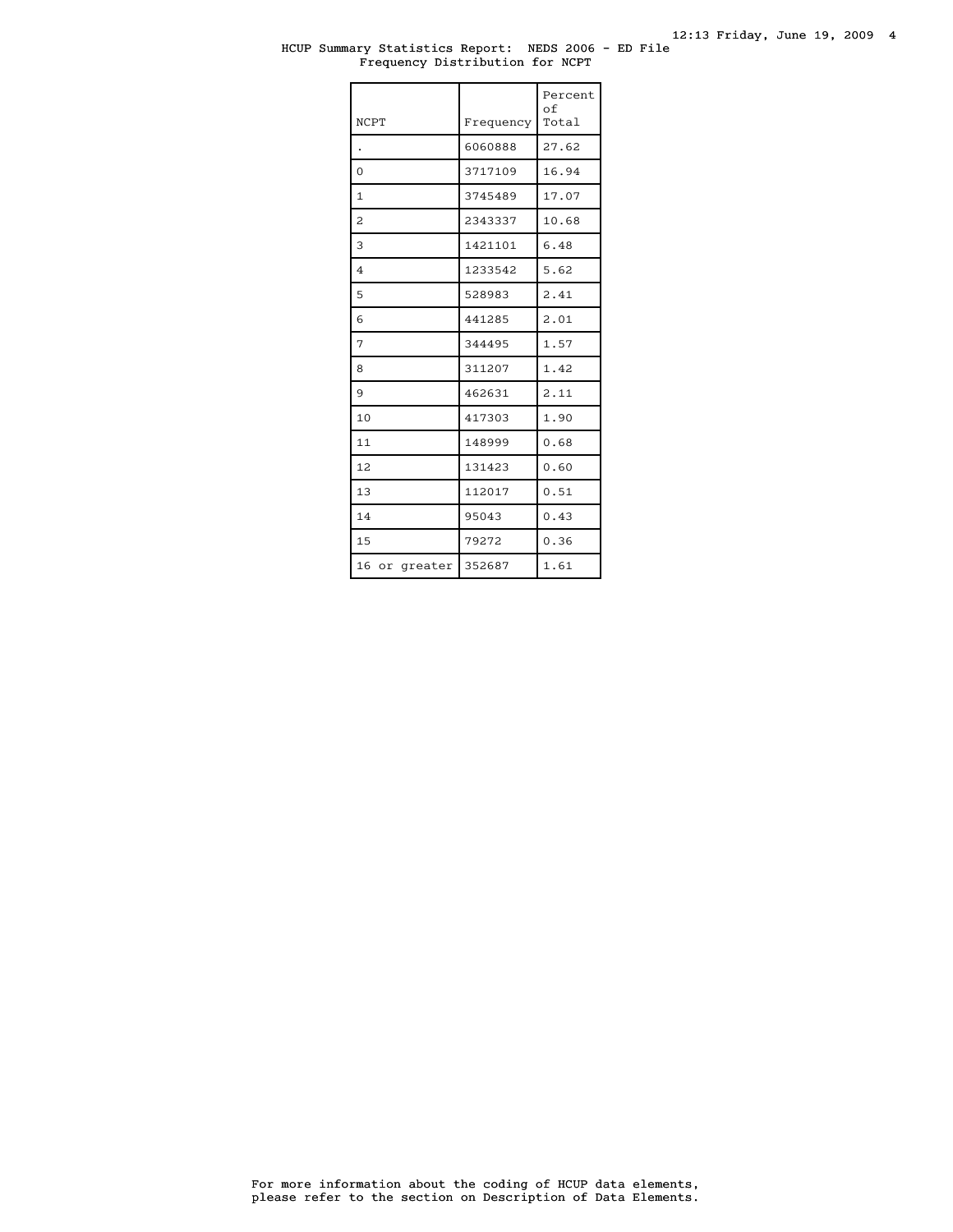### HCUP Summary Statistics Report: NEDS 2006 - ED File Frequency Distribution for NPR\_ED

| NPR ED           | Frequency | Percent<br>оf<br>Total |
|------------------|-----------|------------------------|
|                  | 4241094   | 19.32                  |
| $\Omega$         | 14140851  | 64.43                  |
| 1                | 2521586   | 11.49                  |
| 2                | 567274    | 2.58                   |
| 3                | 249183    | 1.14                   |
| $\overline{4}$   | 113011    | 0.51                   |
| 5                | 54738     | 0.25                   |
| 6                | 31202     | 0.14                   |
| 7                | 13258     | 0.06                   |
| 8                | 6952      | 0.03                   |
| 9                | 3634      | 0.02                   |
| 10               | 3731      | 0.02                   |
| 11               | 117       | 0.00                   |
| 12               | 51        | 0.00                   |
| 13               | 44        | 0.00                   |
| 14               | 42        | 0.00                   |
| 15               | 18        | 0.00                   |
| 16<br>or greater | 25        | 0.00                   |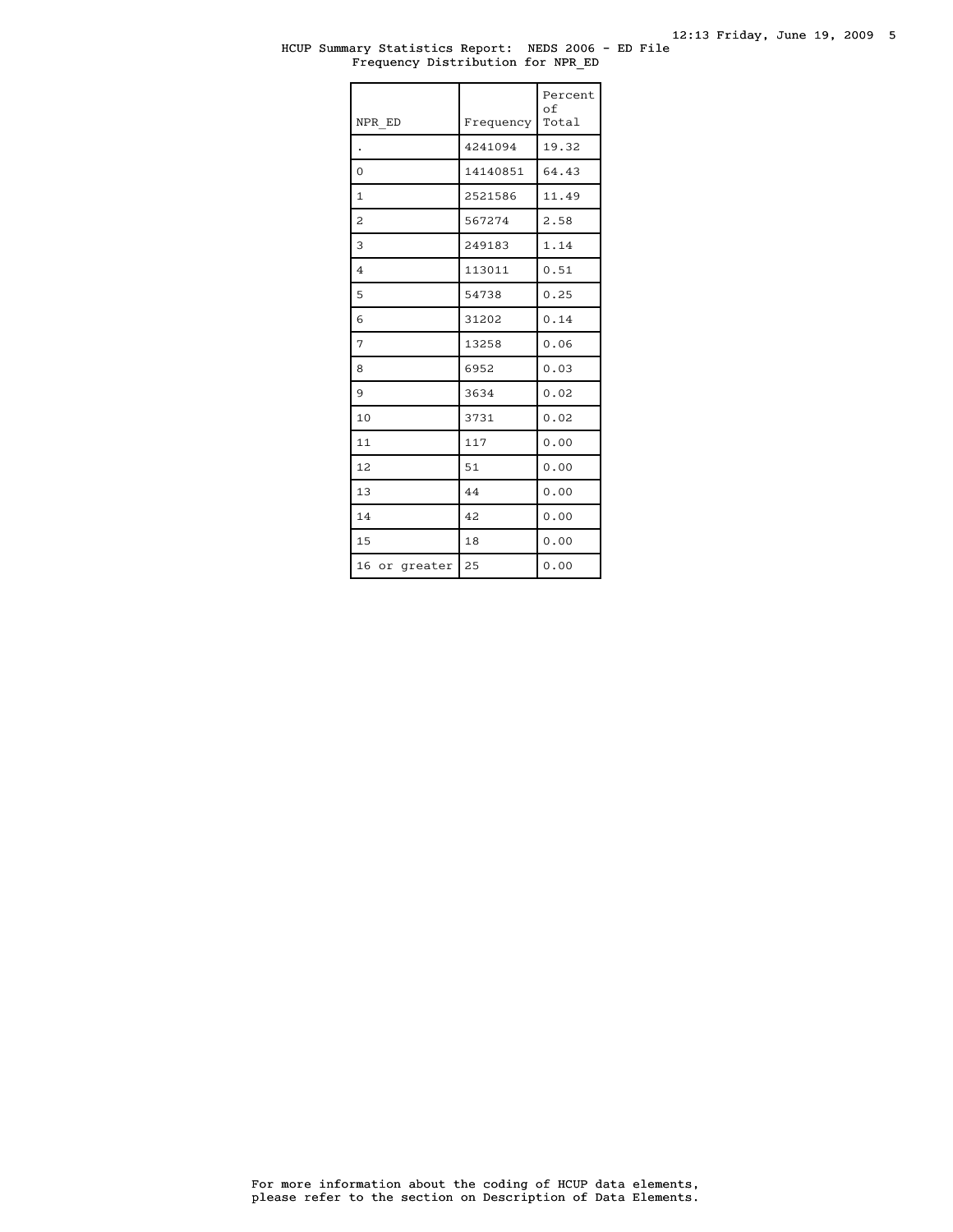### HCUP Summary Statistics Report: NEDS 2006 - ED File Frequency Distribution for PCLASS\_ED1

| PCLASS ED1                                                       | Frequency | Percent<br>of<br>Total |
|------------------------------------------------------------------|-----------|------------------------|
| .: Missing                                                       | 18387813  | 83.78                  |
| .A: Invalid                                                      | 6621      | 0.03                   |
| .C: Inconsistent                                                 | 266       | 0.00                   |
| 0: Procedure class not assigned                                  | $\leq$ 10 | $*$ , $**$             |
| 1: Minor Diagnostic - Non-operating room diagnostic procedures   | 984008    | 4.48                   |
| 2: Minor Therapeutic - Non-operating room therapeutic procedures | 2459042   | 11.20                  |
| 3: Major Diagnostic - Operating room diagnostic procedures       | 2388      | 0.01                   |
| 4: Major Therapeutic - Operating room therapeutic procedures     | 106666    | 0.49                   |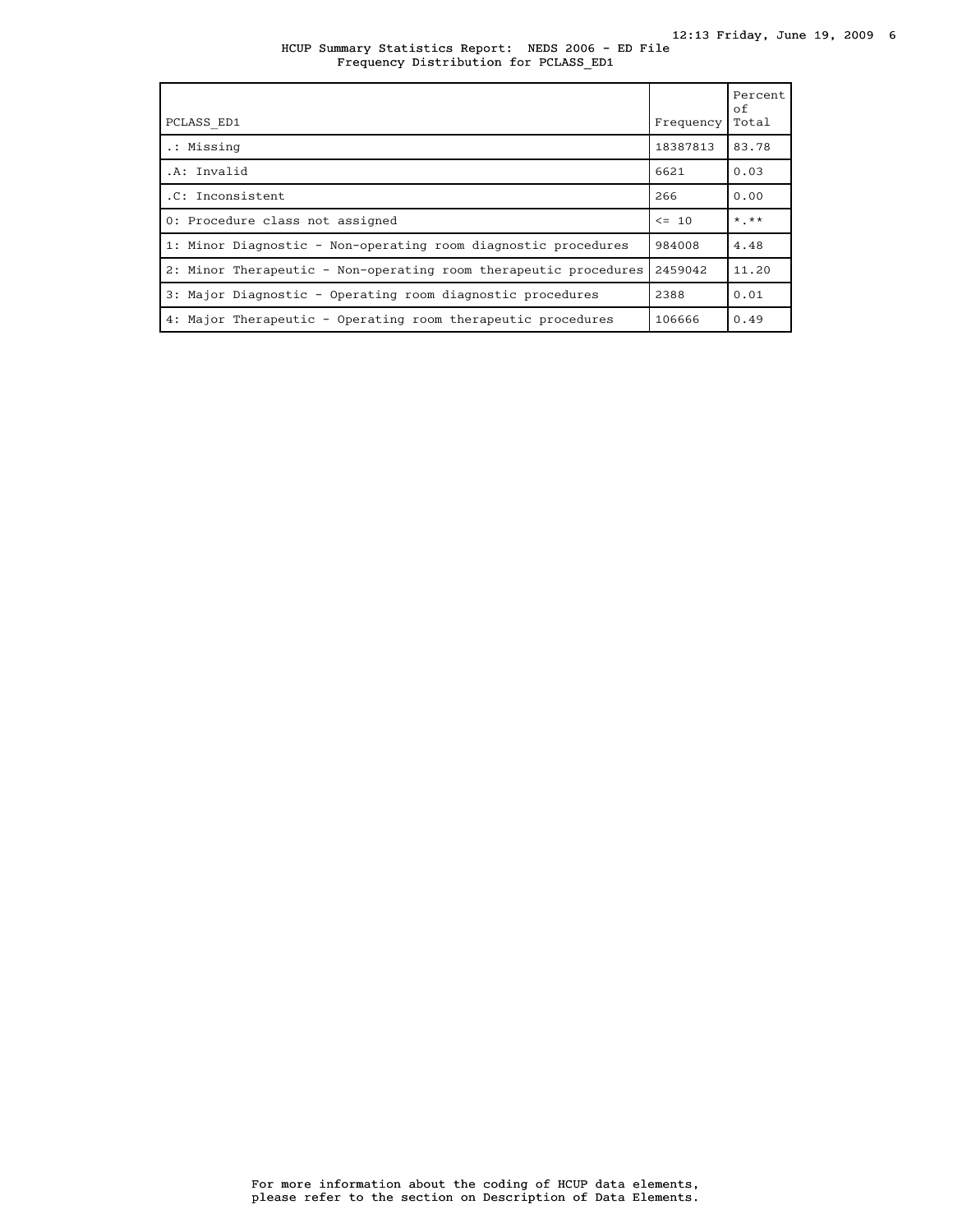|                                                                               |            | Percent<br>оf |
|-------------------------------------------------------------------------------|------------|---------------|
| PRCCS ED1                                                                     | Frequency  | Total         |
| .: Missing                                                                    | 18387813   | 83.78         |
| A: Invalid procedure                                                          | 6621       | 0.03          |
| C: Inconsistent                                                               | 266        | 0.00          |
| 1: Incision and excision of CNS                                               | 11         | 0.00          |
| 2: Insertion; replacement; or removal of extracranial ventricular shunt       | 25         | 0.00          |
| 3: Laminectomy; excision intervertebral disc                                  | 1281       | 0.01          |
| 4: Diagnostic spinal tap                                                      | 24286      | 0.11          |
| 5: Insertion of catheter or spinal stimulator and injection into spinal canal | 907        | 0.00          |
| 6: Decompression peripheral nerve                                             | 131        | 0.00          |
| 7: Other diagnostic nervous system procedures                                 | 92         | 0.00          |
| 8: Other non-OR or closed therapeutic nervous system procedures               | 13244      | 0.06          |
| 9: Other OR therapeutic nervous system procedures                             | 391        | 0.00          |
| 10: Thyroidectomy; partial or complete                                        | 49         | 0.00          |
| 11: Diagnostic endocrine procedures                                           | 21         | 0.00          |
| 12: Other therapeutic endocrine procedures                                    | 26         | 0.00          |
| 13: Corneal transplant                                                        | 12         | 0.00          |
| 14: Glaucoma procedures                                                       | 16         | 0.00          |
| 15: Lens and cataract procedures                                              | 449        | 0.00          |
| 16: Repair of retinal tear; detachment                                        | 114        | 0.00          |
| 17: Destruction of lesion of retina and choroid                               | $\leq$ 10  | $*$ $*$       |
| 18: Diagnostic procedures on eye                                              | 364        | 0.00          |
| 19: Other therapeutic procedures on eyelids; conjunctiva; cornea              | 44402      | 0.20          |
| 20: Other intraocular therapeutic procedures                                  | 2795       | 0.01          |
| 21: Other extraocular muscle and orbit therapeutic procedures                 | 424        | 0.00          |
| 22: Tympanoplasty                                                             | 18         | 0.00          |
| 23: Myringotomy                                                               | 152        | 0.00          |
| 24: Mastoidectomy                                                             | $\leq -10$ | ***           |
| 25: Diagnostic procedures on ear                                              | 56         | 0.00          |
| 26: Other therapeutic ear procedures                                          | 23432      | 0.11          |
| 27: Control of epistaxis                                                      | 26565      | 0.12          |
| 28: Plastic procedures on nose                                                | 9868       | 0.04          |
| 29: Dental procedures                                                         | 1046       | 0.00          |
| 30: Tonsillectomy and/or adenoidectomy                                        | 1717       | 0.01          |
| 31: Diagnostic procedures on nose; mouth and pharynx                          | 1049       | 0.00          |
| 32: Other non-OR therapeutic procedures on nose; mouth and pharynx            | 36078      | 0.16          |
| 33: Other OR therapeutic procedures on nose; mouth and pharynx                | 5227       | 0.02          |
| 34: Tracheostomy; temporary and permanent                                     | 71         | 0.00          |
| 35: Tracheoscopy and laryngoscopy with biopsy                                 | 1690       | 0.01          |
| 36: Lobectomy or pneumonectomy                                                | $\leq -10$ | $*$ , $**$    |
| 37: Diagnostic bronchoscopy and biopsy of bronchus                            | 470        | 0.00          |
| 38: Other diagnostic procedures on lung and bronchus                          | 13         | 0.00          |
|                                                                               |            |               |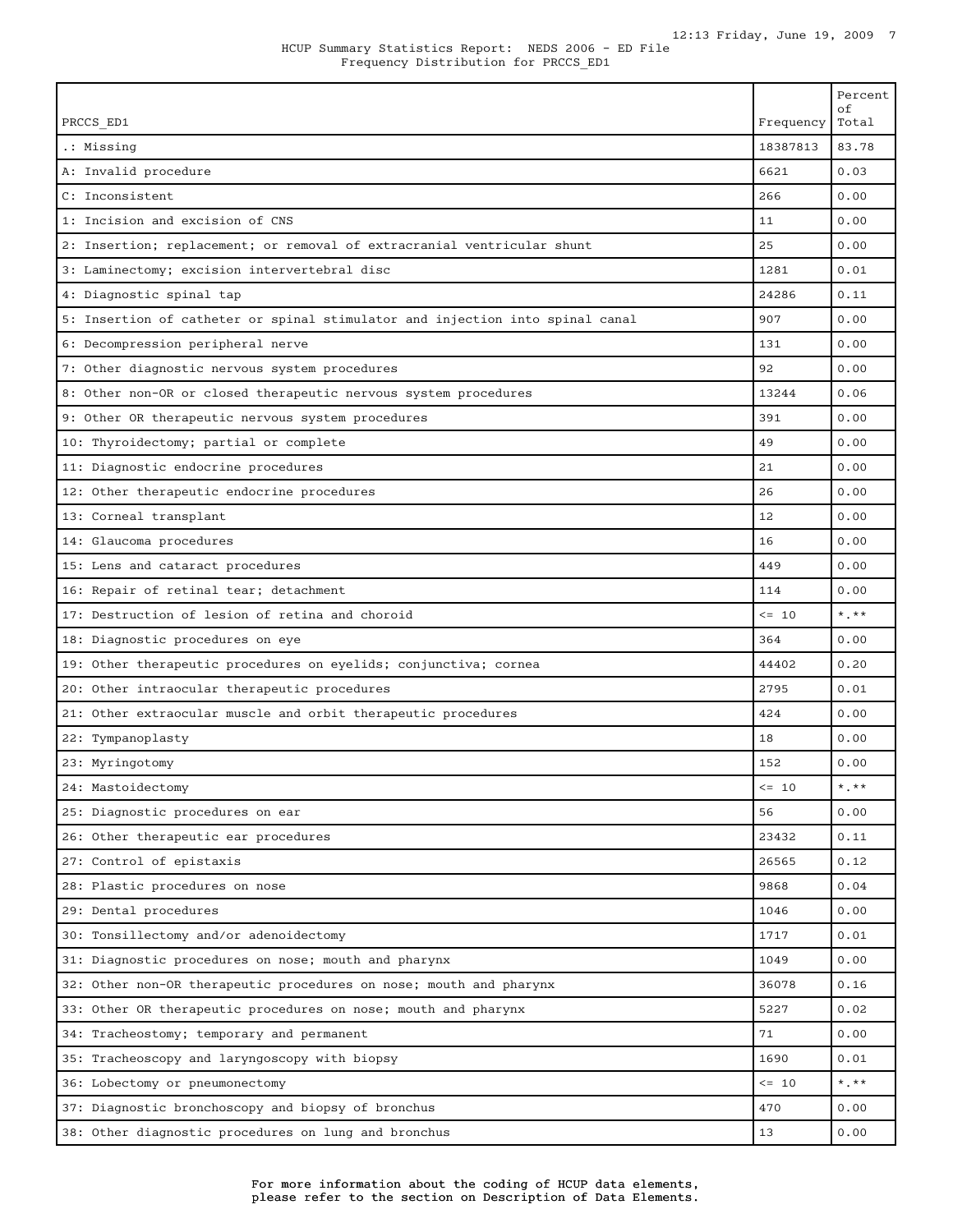| PRCCS ED1                                                                                           | Frequency  | Percent<br>οf<br>Total |
|-----------------------------------------------------------------------------------------------------|------------|------------------------|
| 39: Incision of pleura; thoracentesis; chest drainage                                               | 2161       | 0.01                   |
| 40: Other diagnostic procedures of respiratory tract and mediastinum                                | 213        | 0.00                   |
| 41: Other non-OR therapeutic procedures on respiratory system                                       | 1024       | 0.00                   |
| 42: Other OR Rx procedures on respiratory system and mediastinum                                    | 104        | 0.00                   |
| 43: Heart valve procedures                                                                          | $\leq -10$ | $*$ , $**$             |
| 44: Coronary artery bypass graft (CABG)                                                             | $\leq$ 10  | $*$ , $**$             |
| 45: Percutaneous transluminal coronary angioplasty (PTCA)                                           | 1067       | 0.00                   |
| 46: Coronary thrombolysis                                                                           | $\leq$ 10  | $*$ , $*$              |
| 47: Diagnostic cardiac catheterization; coronary arteriography                                      | 12670      | 0.06                   |
| 48: Insertion; revision; replacement; removal of cardiac pacemaker or<br>cardioverter/defibrillator | 473        | 0.00                   |
| 49: Other OR heart procedures                                                                       | 117        | 0.00                   |
| 50: Extracorporeal circulation auxiliary to open heart procedures                                   | $\leq$ 10  | $*$ , $*$              |
| 51: Endarterectomy; vessel of head and neck                                                         | $\leq -10$ | $*$ .**                |
| 52: Aortic resection; replacement or anastomosis                                                    | 16         | 0.00                   |
| 53: Varicose vein stripping; lower limb                                                             | 121        | 0.00                   |
| 54: Other vascular catheterization; not heart                                                       | 14987      | 0.07                   |
| 55: Peripheral vascular bypass                                                                      | 44         | 0.00                   |
| 56: Other vascular bypass and shunt; not heart                                                      | $\leq$ 10  | $*$ . $**$             |
| 57: Creation; revision and removal of arteriovenous fistula or vessel-to-vessel cannula for<br>di a | 159        | 0.00                   |
| 58: Hemodialysis                                                                                    | 2483       | 0.01                   |
| 59: Other OR procedures on vessels of head and neck                                                 | 30         | 0.00                   |
| 60: Embolectomy and endarterectomy of lower limbs                                                   | $\leq$ 10  | $*$ . $**$             |
| 61: Other OR procedures on vessels other than head and neck                                         | 2153       | 0.01                   |
| 62: Other diagnostic cardiovascular procedures                                                      | 186        | 0.00                   |
| 63: Other non-OR therapeutic cardiovascular procedures                                              | 720        | 0.00                   |
| 65: Bone marrow biopsy                                                                              | 155        | 0.00                   |
| 66: Procedures on spleen                                                                            | 21         | 0.00                   |
| 67: Other therapeutic procedures; hemic and lymphatic system                                        | 212        | 0.00                   |
| 69: Esophageal dilatation                                                                           | 1135       | 0.01                   |
| 70: Upper gastrointestinal endoscopy; biopsy                                                        | 11643      | 0.05                   |
| 71: Gastrostomy; temporary and permanent                                                            | 285        | 0.00                   |
| 72: Colostomy; temporary and permanent                                                              | $\leq -10$ | $*$ , $**$             |
| 73: Ileostomy and other enterostomy                                                                 | 36         | 0.00                   |
| 74: Gastrectomy; partial and total                                                                  | $\leq -10$ | $*$ $*$                |
| 75: Small bowel resection                                                                           | $\leq -10$ | $*$ , $**$             |
| 76: Colonoscopy and biopsy                                                                          | 4679       | 0.02                   |
| 77: Proctoscopy and anorectal biopsy                                                                | 1303       | 0.01                   |
| 78: Colorectal resection                                                                            | 15         | 0.00                   |
| 79: Local excision of large intestine lesion (not endoscopic)                                       | $\leq -10$ | $\star$ . $\star\star$ |
| 80: Appendectomy                                                                                    | 10514      | 0.05                   |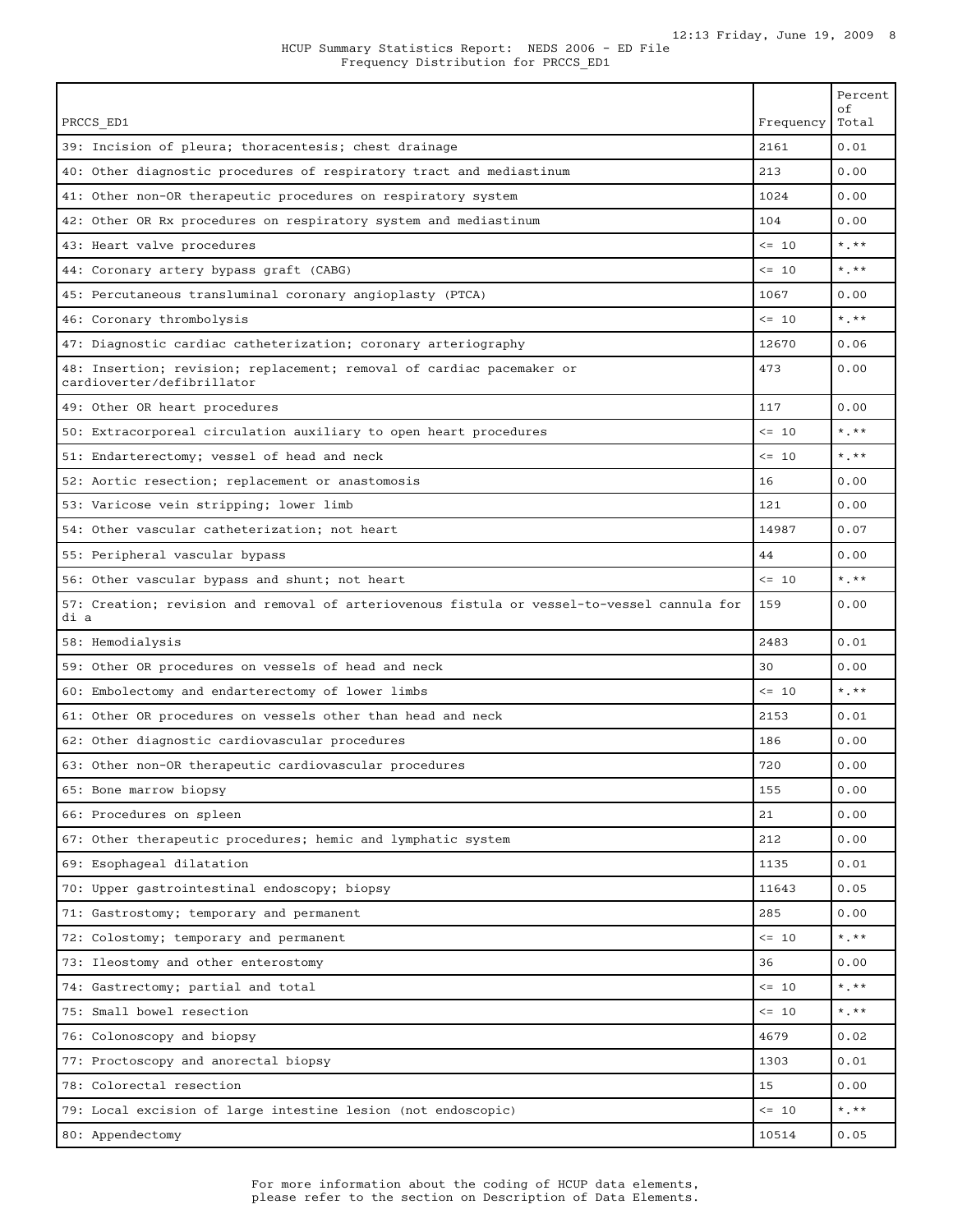| PRCCS ED1                                                             | Frequency  | Percent<br>οf<br>Total    |
|-----------------------------------------------------------------------|------------|---------------------------|
| 81: Hemorrhoid procedures                                             | 2594       | 0.01                      |
| 82: Endoscopic retrograde cannulation of pancreas (ERCP)              | 43         | 0.00                      |
| 83: Biopsy of liver                                                   | 101        | 0.00                      |
| 84: Cholecystectomy and common duct exploration                       | 4391       | 0.02                      |
| 85: Inguinal and femoral hernia repair                                | 809        | 0.00                      |
| 86: Other hernia repair                                               | 681        | 0.00                      |
| 87: Laparoscopy (GI only)                                             | 297        | 0.00                      |
| 88: Abdominal paracentesis                                            | 1624       | 0.01                      |
| 89: Exploratory laparotomy                                            | 39         | 0.00                      |
| 90: Excision; lysis peritoneal adhesions                              | 94         | 0.00                      |
| 91: Peritoneal dialysis                                               | 49         | 0.00                      |
| 92: Other bowel diagnostic procedures                                 | 305        | 0.00                      |
| 93: Other non-OR upper GI therapeutic procedures                      | 7929       | 0.04                      |
| 94: Other OR upper GI therapeutic procedures                          | 309        | 0.00                      |
| 95: Other non-OR lower GI therapeutic procedures                      | 2949       | 0.01                      |
| 96: Other OR lower GI therapeutic procedures                          | 3764       | 0.02                      |
| 97: Other gastrointestinal diagnostic procedures                      | 66         | 0.00                      |
| 98: Other non-OR gastrointestinal therapeutic procedures              | 1432       | 0.01                      |
| 99: Other OR gastrointestinal therapeutic procedures                  | 406        | 0.00                      |
| 100: Endoscopy and endoscopic biopsy of the urinary tract             | 432        | 0.00                      |
| 101: Transurethral excision; drainage; or removal urinary obstruction | 5075       | 0.02                      |
| 102: Ureteral catheterization                                         | 1820       | 0.01                      |
| 103: Nephrotomy and nephrostomy                                       | 35         | 0.00                      |
| 104: Nephrectomy; partial or complete                                 | $\leq -10$ | $\star$ . $\star\star$    |
| 106: Genitourinary incontinence procedures                            | 82         | 0.00                      |
| 107: Extracorporeal lithotripsy; urinary                              | 286        | 0.00                      |
| 108: Indwelling catheter                                              | 53869      | 0.25                      |
| 109: Procedures on the urethra                                        | 405        | 0.00                      |
| 110: Other diagnostic procedures of urinary tract                     | 64         | 0.00                      |
| 111: Other non-OR therapeutic procedures of urinary tract             | 6552       | 0.03                      |
| 112: Other OR therapeutic procedures of urinary tract                 | 6646       | 0.03                      |
| 113: Transurethral resection of prostate (TURP)                       | 76         | 0.00                      |
| 114: Open prostatectomy                                               | $\leq$ 10  | $\star$ . $\star$ $\star$ |
| 115: Circumcision                                                     | 75         | 0.00                      |
| 116: Diagnostic procedures; male genital                              | 25         | 0.00                      |
| 117: Other non-OR therapeutic procedures; male genital                | 1471       | 0.01                      |
| 118: Other OR therapeutic procedures; male genital                    | 1366       | 0.01                      |
| 119: Oophorectomy; unilateral and bilateral                           | 274        | 0.00                      |
| 120: Other operations on ovary                                        | 508        | 0.00                      |
| 121: Ligation or occlusion of fallopian tubes                         | 127        | 0.00                      |
| 122: Removal of ectopic pregnancy                                     | 1314       | 0.01                      |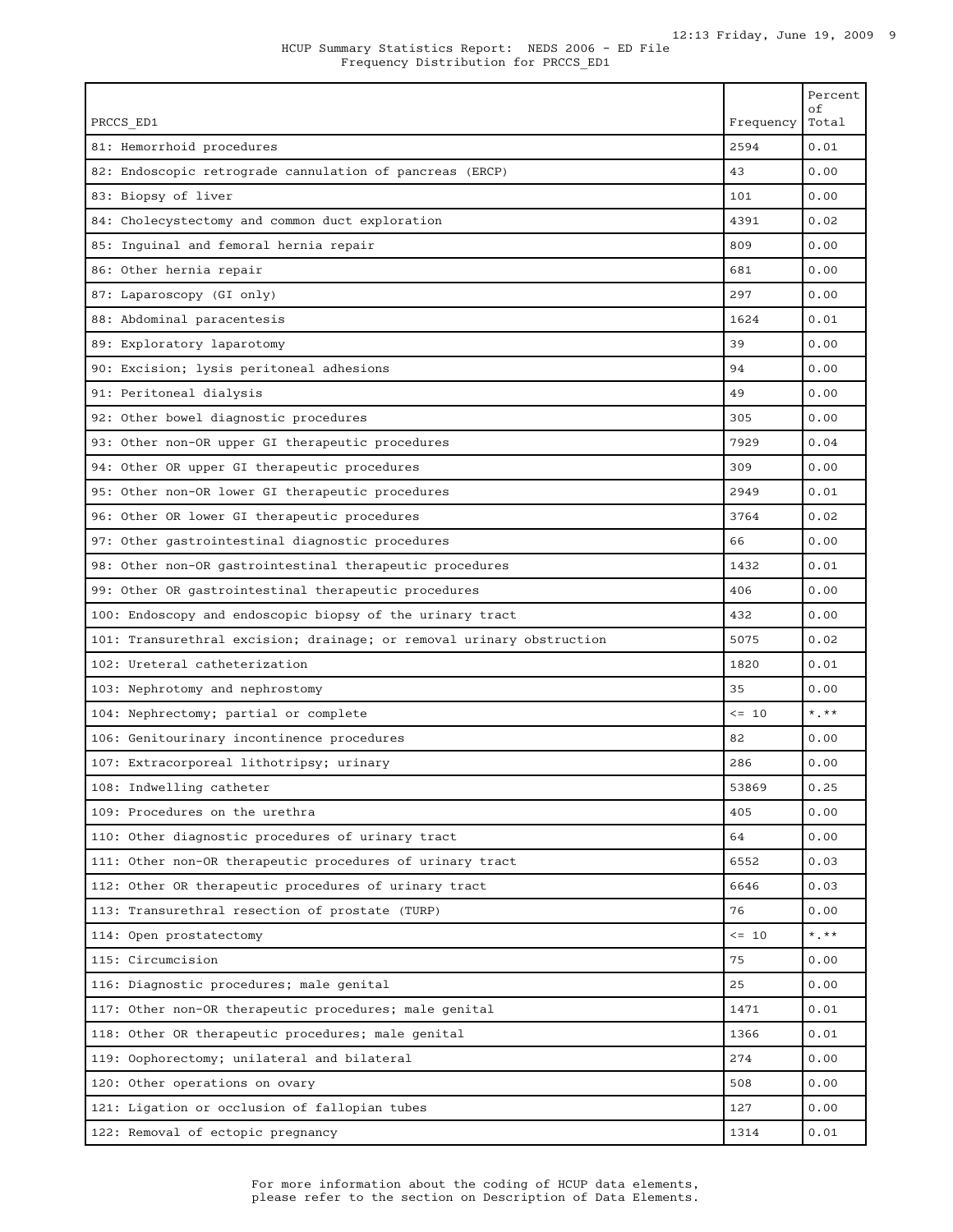| PRCCS ED1                                                                            | Frequency  | Percent<br>οf<br>Total |
|--------------------------------------------------------------------------------------|------------|------------------------|
| 123: Other operations on fallopian tubes                                             | 169        | 0.00                   |
| 124: Hysterectomy; abdominal and vaginal                                             | 82         | 0.00                   |
| 125: Other excision of cervix and uterus                                             | 372        | 0.00                   |
| 126: Abortion (termination of pregnancy)                                             | 52         | 0.00                   |
| 127: Dilatation and curettage (D&C); aspiration after delivery or abortion           | 6812       | 0.03                   |
| 128: Diagnostic dilatation and curettage (D&C)                                       | 580        | 0.00                   |
| 129: Repair of cystocele and rectocele; obliteration of vaginal vault                | 27         | 0.00                   |
| 130: Other diagnostic procedures; female organs                                      | 381        | 0.00                   |
| 131: Other non-OR therapeutic procedures; female organs                              | 629        | 0.00                   |
| 132: Other OR therapeutic procedures; female organs                                  | 8481       | 0.04                   |
| 133: Episiotomy                                                                      | 11         | 0.00                   |
| 134: Cesarean section                                                                | $\leq -10$ | $*$ $**$               |
| 135: Forceps; vacuum; and breech delivery                                            | $\leq$ 10  | $\star$ + $\star$      |
| 136: Artificial rupture of membranes to assist delivery                              | 12         | 0.00                   |
| 137: Other procedures to assist delivery                                             | 195        | 0.00                   |
| 138: Diagnostic amniocentesis                                                        | 18         | 0.00                   |
| 139: Fetal monitoring                                                                | 14061      | 0.06                   |
| 140: Repair of current obstetric laceration                                          | 21         | 0.00                   |
| 141: Other therapeutic obstetrical procedures                                        | 168        | 0.00                   |
| 142: Partial excision bone                                                           | 2563       | 0.01                   |
| 143: Bunionectomy or repair of toe deformities                                       | 36         | 0.00                   |
| 144: Treatment; facial fracture or dislocation                                       | 1443       | 0.01                   |
| 145: Treatment; fracture or dislocation of radius and ulna                           | 31096      | 0.14                   |
| 146: Treatment; fracture or dislocation of hip and femur                             | 3948       | 0.02                   |
| 147: Treatment; fracture or dislocation of lower extremity (other than hip or femur) | 9799       | 0.04                   |
| 148: Other fracture and dislocation procedure                                        | 36016      | 0.16                   |
| 149: Arthroscopy                                                                     | 29         | 0.00                   |
| 150: Division of joint capsule; ligament or cartilage                                | 15         | 0.00                   |
| 151: Excision of semilunar cartilage of knee                                         | 191        | 0.00                   |
| 152: Arthroplasty knee                                                               | 92         | 0.00                   |
| 153: Hip replacement; total and partial                                              | $\leq$ 10  | $*$ $*$                |
| 154: Arthroplasty other than hip or knee                                             | 177        | 0.00                   |
| 155: Arthrocentesis                                                                  | 7493       | 0.03                   |
| 156: Injections and aspirations of muscles; tendons; bursa; joints and soft tissue   | 1040       | 0.00                   |
| 157: Amputation of lower extremity                                                   | 74         | 0.00                   |
| 158: Spinal fusion                                                                   | 357        | 0.00                   |
| 159: Other diagnostic procedures on musculoskeletal system                           | 349        | 0.00                   |
| 160: Other therapeutic procedures on muscles and tendons                             | 6776       | 0.03                   |
| 161: Other OR therapeutic procedures on bone                                         | 318        | 0.00                   |
| 162: Other OR therapeutic procedures on joints                                       | 1269       | 0.01                   |
| 163: Other non-OR therapeutic procedures on musculoskeletal system                   | 10396      | 0.05                   |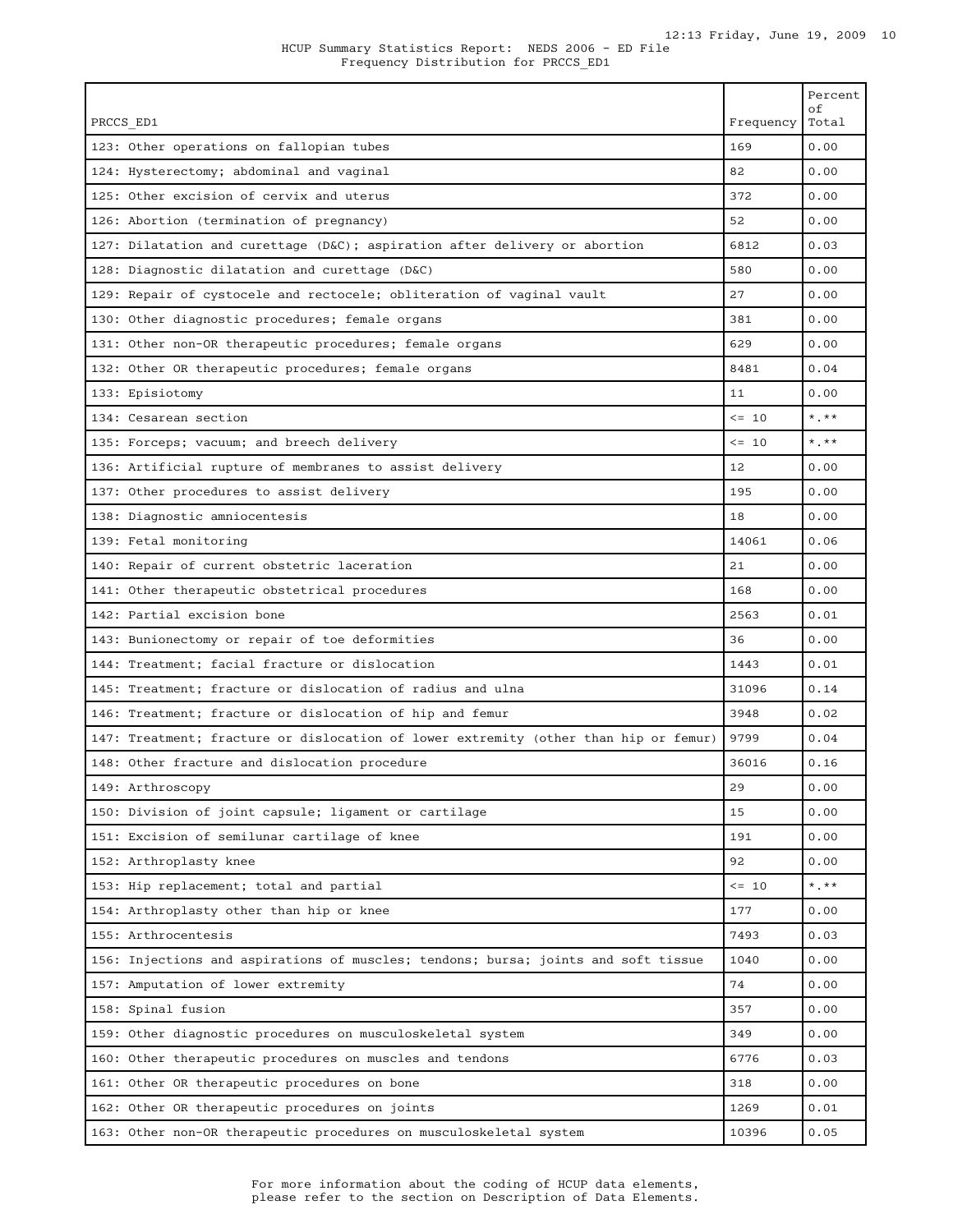| PRCCS ED1                                                         | Frequency  | Percent<br>οf<br>Total |
|-------------------------------------------------------------------|------------|------------------------|
| 164: Other OR therapeutic procedures on musculoskeletal system    | 1708       | 0.01                   |
| 165: Breast biopsy and other diagnostic procedures on breast      | 81         | 0.00                   |
| 166: Lumpectomy; quadrantectomy of breast                         | 206        | 0.00                   |
| 167: Mastectomy                                                   | 28         | 0.00                   |
| 168: Incision and drainage; skin and subcutaneous tissue          | 141514     | 0.64                   |
| 169: Debridement of wound; infection or burn                      | 11352      | 0.05                   |
| 170: Excision of skin lesion                                      | 1573       | 0.01                   |
| 171: Suture of skin and subcutaneous tissue                       | 587042     | 2.67                   |
| 172: Skin graft                                                   | 974        | 0.00                   |
| 173: Other diagnostic procedures on skin and subcutaneous tissue  | 109        | 0.00                   |
| 174: Other non-OR therapeutic procedures on skin and breast       | 39842      | 0.18                   |
| 175: Other OR therapeutic procedures on skin and breast           | 9641       | 0.04                   |
| 176: Other organ transplantation                                  | $\leq -10$ | $*$ , $*$              |
| 177: Computerized axial tomography (CT) scan head                 | 51791      | 0.24                   |
| 178: CT scan chest                                                | 7565       | 0.03                   |
| 179: CT scan abdomen                                              | 28432      | 0.13                   |
| 180: Other CT scan                                                | 5643       | 0.03                   |
| 181: Myelogram                                                    | 64         | 0.00                   |
| 182: Mammography                                                  | 59         | 0.00                   |
| 183: Routine chest X-ray                                          | 86073      | 0.39                   |
| 184: Intraoperative cholangiogram                                 | $\leq -10$ | $\star$ , $\star\star$ |
| 185: Upper gastrointestinal X-ray                                 | 75         | 0.00                   |
| 186: Lower gastrointestinal X-ray                                 | 17         | 0.00                   |
| 187: Intravenous pyelogram                                        | 258        | 0.00                   |
| 188: Cerebral arteriogram                                         | 262        | 0.00                   |
| 189: Contrast aortogram                                           | 76         | 0.00                   |
| 190: Contrast arteriogram of femoral and lower extremity arteries | 96         | 0.00                   |
| 191: Arterio- or venogram (not heart and head)                    | 551        | 0.00                   |
| 192: Diagnostic ultrasound of head and neck                       | 153        | 0.00                   |
| 193: Diagnostic ultrasound of heart (echocardiogram)              | 2572       | 0.01                   |
| 194: Diagnostic ultrasound of gastrointestinal tract              | 411        | 0.00                   |
| 195: Diagnostic ultrasound of urinary tract                       | 73         | 0.00                   |
| 196: Diagnostic ultrasound of abdomen or retroperitoneum          | 3366       | 0.02                   |
| 197: Other diagnostic ultrasound                                  | 11805      | 0.05                   |
| 198: Magnetic resonance imaging                                   | 1515       | 0.01                   |
| 199: Electroencephalogram (EEG)                                   | 40         | 0.00                   |
| 200: Nonoperative urinary system measurements                     | 304        | 0.00                   |
| 201: Cardiac stress tests                                         | 2893       | 0.01                   |
| 202: Electrocardiogram                                            | 22274      | 0.10                   |
| 203: Electrographic cardiac monitoring                            | 2001       | 0.01                   |
| 204: Swan-Ganz catheterization for monitoring                     | $\leq -10$ | $*$ $*$ $*$            |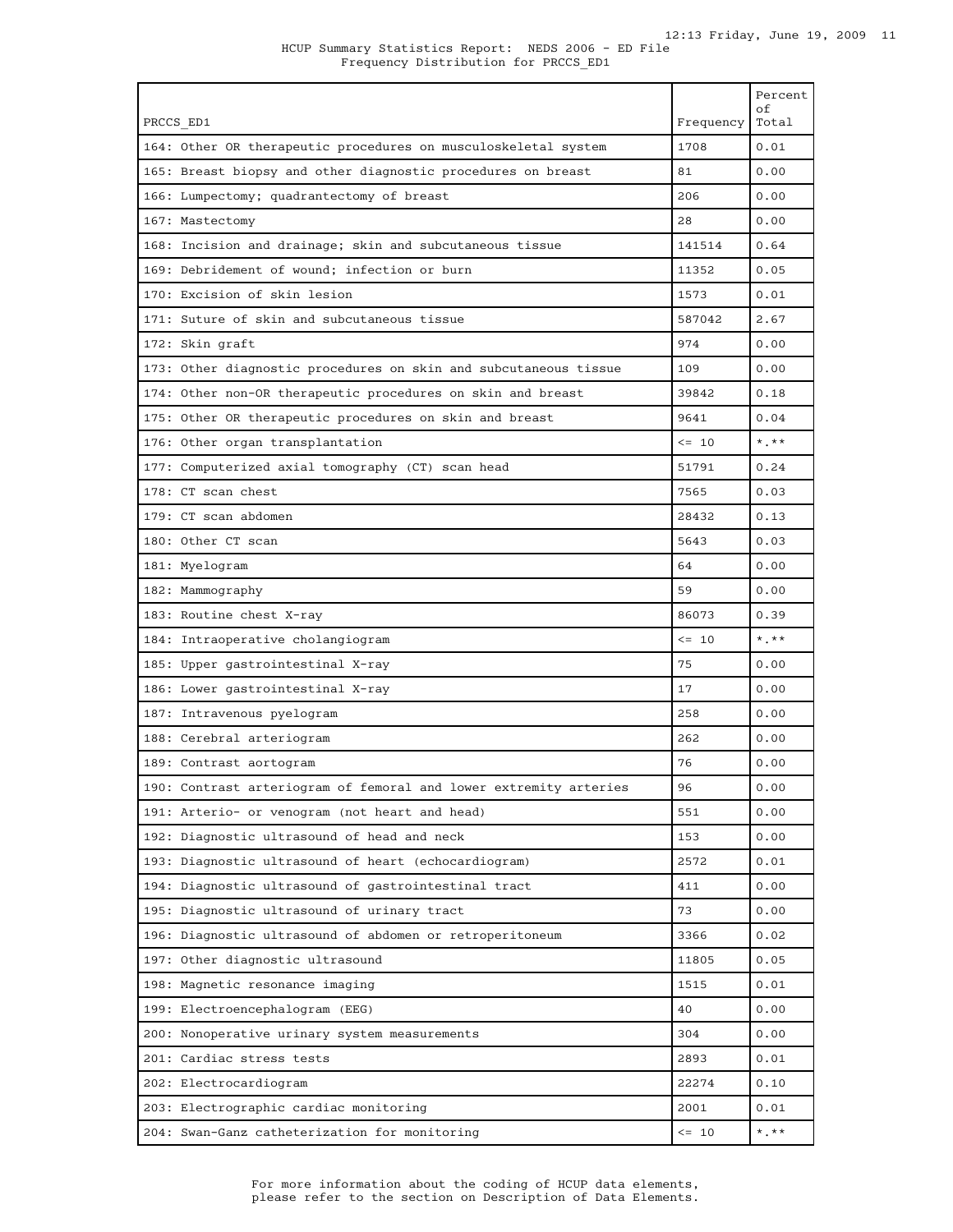### HCUP Summary Statistics Report: NEDS 2006 - ED File Frequency Distribution for PRCCS\_ED1

| PRCCS ED1                                                              | Frequency  | Percent<br>οf<br>Total |
|------------------------------------------------------------------------|------------|------------------------|
| 205: Arterial blood gases                                              | 998        | 0.00                   |
| 206: Microscopic examination (bacterial smear; culture; toxicology)    | 12064      | 0.05                   |
| 207: Radioisotope bone scan                                            | $\leq$ 10  | $*$ $*$                |
| 208: Radioisotope pulmonary scan                                       | 176        | 0.00                   |
| 209: Radioisotope scan and function studies                            | 222        | 0.00                   |
| 210: Other radioisotope scan                                           | $\leq 10$  | $*$ , $*$              |
| 211: Therapeutic radiology for cancer treatment                        | 53         | 0.00                   |
| 212: Diagnostic physical therapy                                       | 71         | 0.00                   |
| 213: Physical therapy exercises; manipulation; and other procedures    | 110        | 0.00                   |
| 214: Traction; splints; and other wound care                           | 493484     | 2.25                   |
| 215: Other physical therapy and rehabilitation                         | 403        | 0.00                   |
| 216: Respiratory intubation and mechanical ventilation                 | 9924       | 0.05                   |
| 217: Other respiratory therapy                                         | 27183      | 0.12                   |
| 218: Psychological and psychiatric evaluation and therapy              | 1786       | 0.01                   |
| 219: Alcohol and drug rehabilitation/detoxification                    | 902        | 0.00                   |
| 220: Ophthalmologic and otologic diagnosis and treatment               | 2025       | 0.01                   |
| 221: Nasogastric tube                                                  | 1837       | 0.01                   |
| 222: Blood transfusion                                                 | 6114       | 0.03                   |
| 223: Enteral and parenteral nutrition                                  | 10891      | 0.05                   |
| 224: Cancer chemotherapy                                               | 3821       | 0.02                   |
| 225: Conversion of cardiac rhythm                                      | 10251      | 0.05                   |
| 226: Other diagnostic radiology and related techniques                 | 155693     | 0.71                   |
| 227: Other diagnostic procedures (interview; evaluation; consultation) | 509100     | 2.32                   |
| 228: Prophylactic vaccinations and inoculations                        | 59865      | 0.27                   |
| 229: Nonoperative removal of foreign body                              | 45562      | 0.21                   |
| 230: Extracorporeal shock wave other than urinary                      | $\leq -10$ | $\star$ . $\star\star$ |
| 231: Other therapeutic procedures                                      | 657879     | 3.00                   |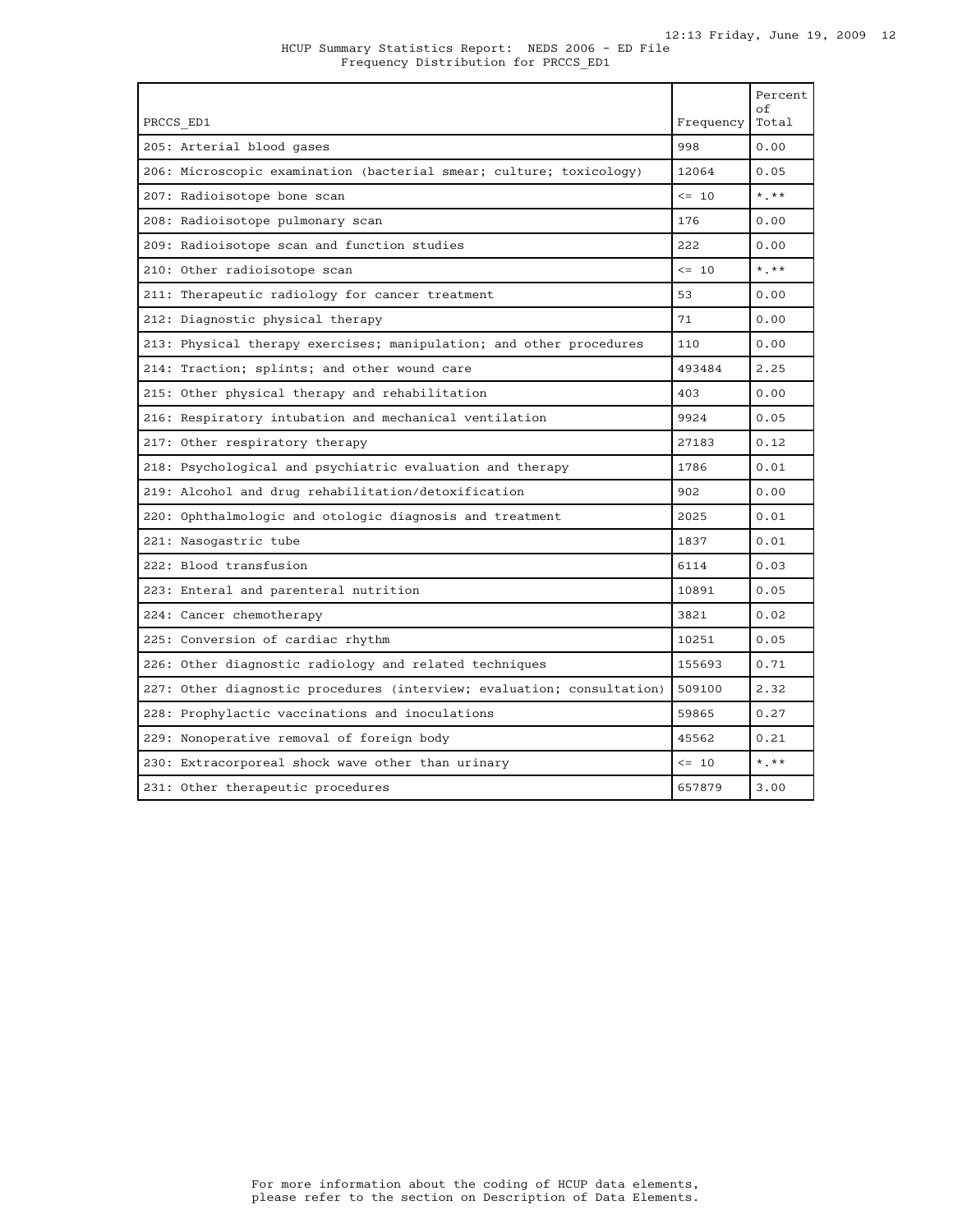# HCUP Summary Statistics Report: NEDS 2006 - ED File Frequency Distribution for PR\_ED1

| PR ED1                 | Frequency | Percent<br>οf<br>Total |
|------------------------|-----------|------------------------|
| Blank                  | 18387813  | 83.78                  |
| Valid PR               | 3552111   | 16.19                  |
| Inconsistent PR (incn) | 266       | 0.00                   |
| Invalid PR (invl)      | 6621      | 0.03                   |